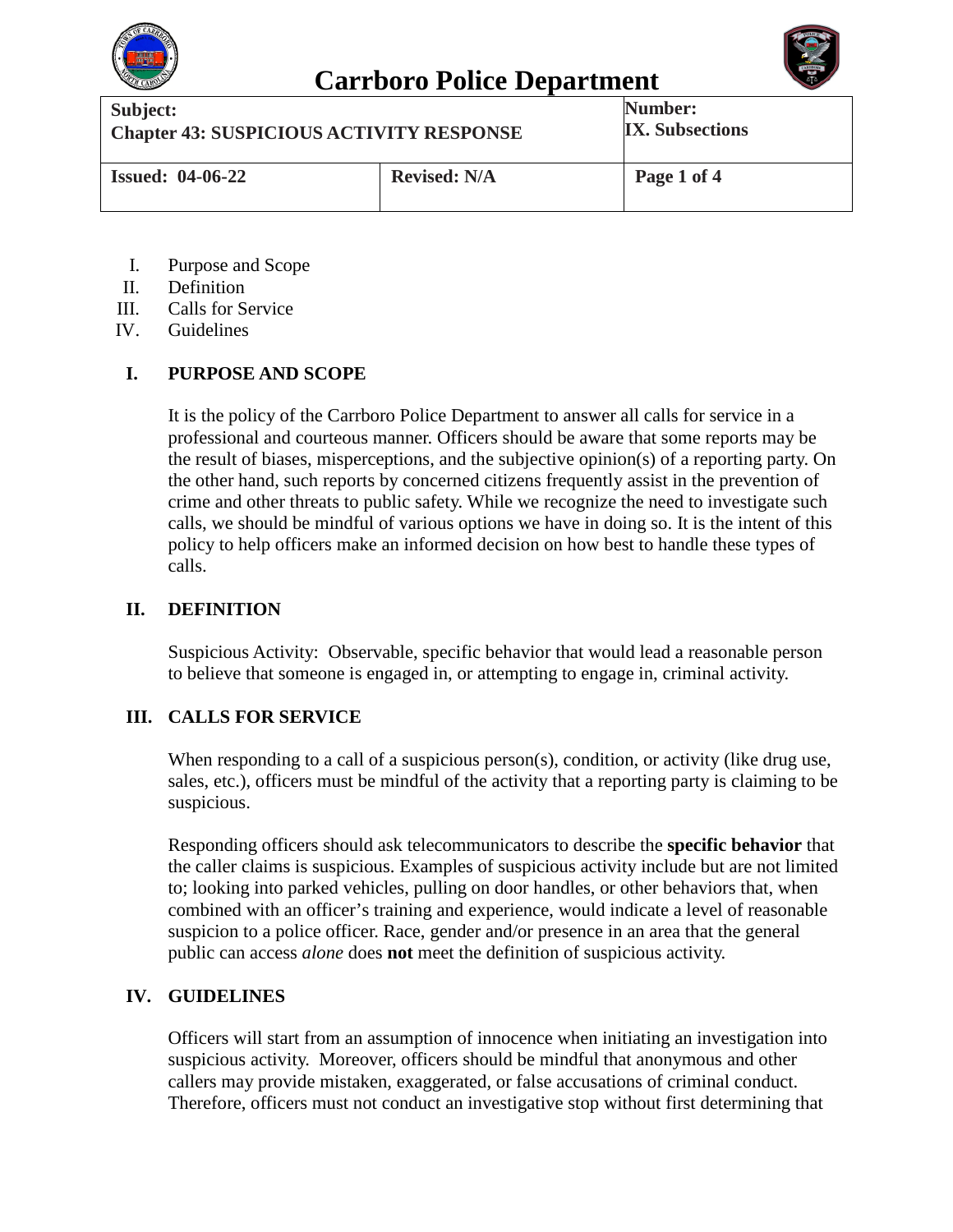

### **Carrboro Police Department**



**Subject: Chapter 43: SUSPICIOUS ACTIVITY RESPONSE Number: IX. Subsections Issued: 04-06-22 Revised: N/A Page 2 of 4**

reasonable suspicion exists.

Reasonable suspicion is an objective reasonable belief that criminal activity is afoot; however, it is less than probable cause. Officers will never conduct an investigative stop based on a mere hunch, or generalized suspicion.

Accordingly, officers should keep the following guidelines in mind as they respond to suspicious person calls.

- A. The officer must first consider whether the reporting party has sufficiently described the observable behavior that they believe is suspicious.
- B. The officer should assess whether the information provided by the caller establishes reasonable suspicion to believe the described person is involved in criminal activity.
	- 1. Reasonable suspicion must be based on articulable facts and circumstances, as well as reasonable inferences, in light of an officer's training and experiences.
	- 2. Relevant facts may include information relayed by a reporting party, if sufficiently reliable.
	- 3. An anonymous reporter, standing alone, rarely provides reasonable suspicion for a stop.
		- a. Since an anonymous person is unable to be held accountable for their statements, such a report generally fails to meet minimal trustworthiness standards.
		- b. An unidentified reporting party can provide false or fabricated information with impunity, in an attempt to have another person stopped without adequate justification.
		- c. Since anonymous and unaccountable callers generally fail to provide adequate information to establish reasonable suspicion, officers must adequately corroborate the party's report of criminal activity, as described below (section C), before making a stop.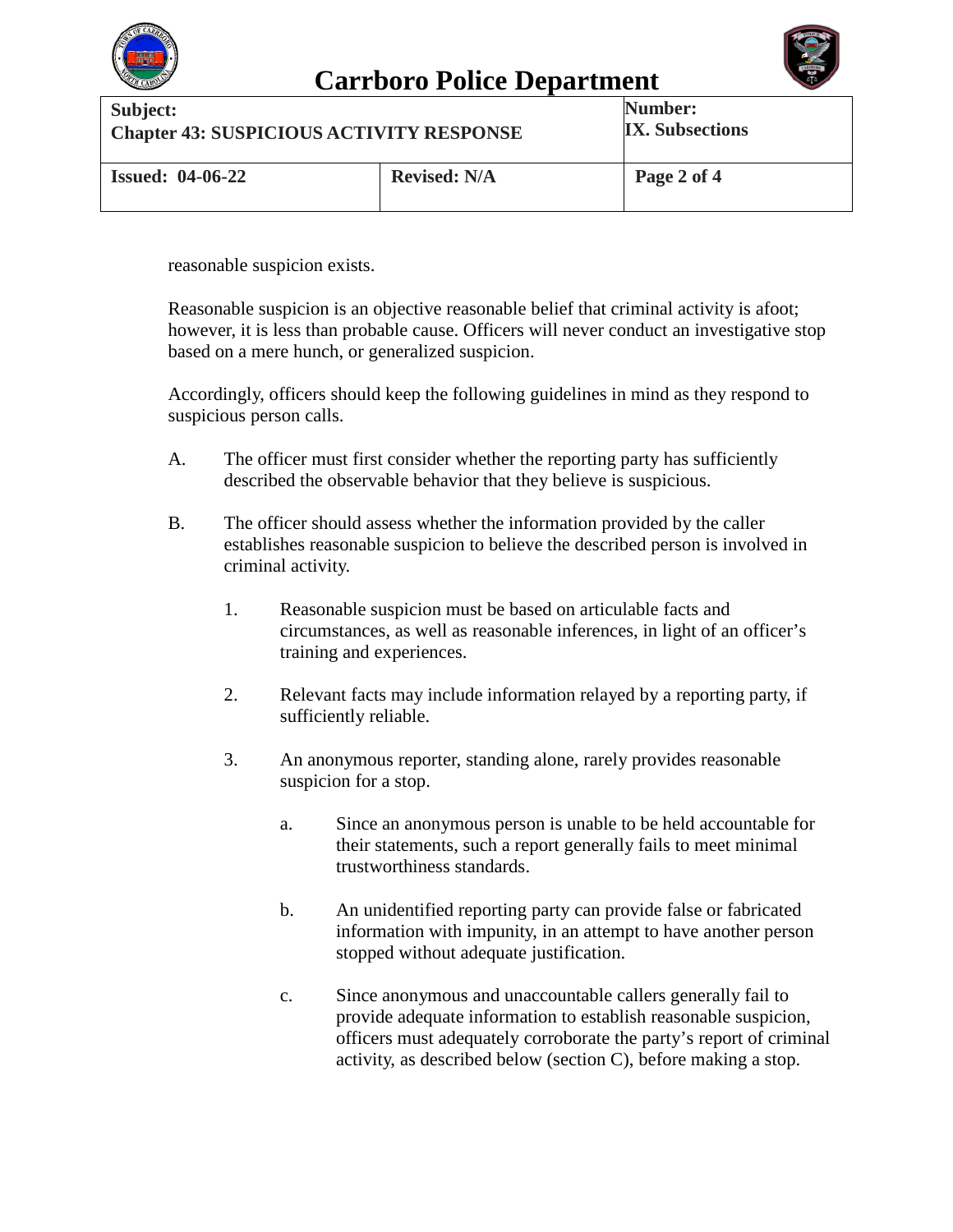

# **Carrboro Police Department**



**Subject: Chapter 43: SUSPICIOUS ACTIVITY RESPONSE Number: IX. Subsections Issued: 04-06-22 Revised: N/A Page 3 of 4**

- 4. If the report is provided by an identified and accountable party, the information may be sufficient to affect a stop.
	- a. A reporting party who identifies himself or herself is generally more reliable than an anonymous caller, as an identified person can be held accountable for the truth of their statements.
	- b. However, as this is not always the case, officers must conduct a careful, case-by-case assessment of all the information including the caller's report and should make an independent assessment as to whether reasonable suspicion exists to conduct a stop.
	- c. Oftentimes, even an identified caller fails to provide adequate information to establish reasonable suspicion. In such event, officers must sufficiently corroborate the party's report of criminal activity, as described below, before making a stop.

#### C. Corroboration

- 1. Information provided by an unreliable, or unaccountable caller, may establish reasonable suspicion, either standing alone, or in combination with additional factors of which the officer is, or becomes, aware, if sufficiently corroborated.
- 2. Corroboration may validate the reporting party's reliability; in such case, the party's statement, combined with the officer's corroboration and other factors, may provide reasonable suspicion for the stop.
- 3. Officers must corroborate allegations of criminal activity (not mere identification) provided by the caller.
- 4. Prior to effecting a stop, the officer must have at least reasonable suspicion to believe criminal activity is afoot, taking into account all the circumstance, including reliable information provided by the reporting party.
- 5. If the information provided by the reporting party fails to provide reasonable suspicion that criminal activity is afoot, as described above, then the responding officer will not make an investigatory stop of anyone involved.